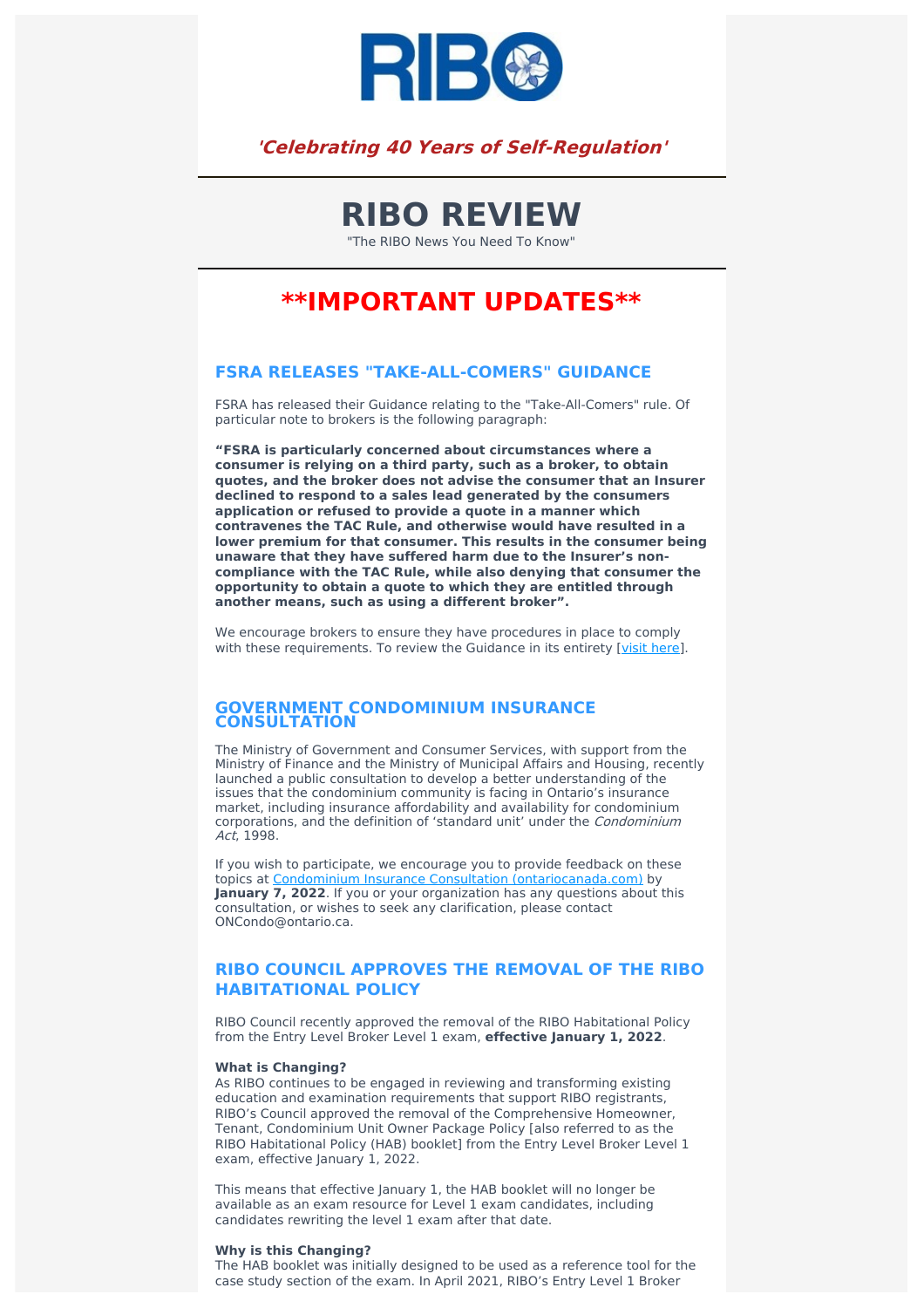Exam was moved to a 100% multiple choice exam. With the removal of the case study, RIBO's Council determined that the Habitational section of the exam does not require the HAB booklet to answer the questions. It is also important to note that RIBO did not see a change in pass rates when the policy wording booklets were unavailable for the online exam during a three month period in 2020.

### **What is Staying the Same?**

- The OAP1 wordings/booklet will continue to be available as an open book resource for the entry level broker level 1 and RIBO Auto equivalency exams.
- Resources and knowledge related to the RIB Act remain unchanged.

**RESULTS OF ELECTION**

Resources and knowledge related to travel insurance remain unchanged.



**George Longo**, Towerhill Insurance Underwriters Inc., o/a Excess Underwriting (Re-elected)



**Brent Stefan**, McFarlan Rowlands (Elected)



**Alyssa Taksas**, Keyes Insurance Brokers (Elected)

## **RIBO OFFICERS 2021-2022**

| <b>IMMEDIATE PAST- PRESIDENT</b> |
|----------------------------------|
| <b>PRESIDENT</b>                 |
| <b>VICE-PRESIDENT</b>            |
| <b>TREASURER</b>                 |
| <b>SECRETARY</b>                 |

**Katie Mellor** 

**Hugh Fardy** 

**Rose Cavaliere** 

George Longo

**SECRETARY** Thomas Watson



## **Meet Joanne!**

We are very pleased to introduce our new Investigator, **Joanne Strangis.**

Joanne joined RIBO in early September 2021. Before joining RIBO, Joanne worked as an insurance broker/senior account manager at Jones DesLauriers Insurance Management Inc./Navacord providing thorough and skillful support to senior executives in all aspects of the commercial insurance and risk management business and enjoys Mixed Martial Arts in her spare time.

We are thrilled to have her join our RIBO family!



## **Director, Administration & Finance**

We are looking for a an Administration & Finance Director to join our RIBO team in the early Spring 2022. Visit [here](https://www.ribo.com/job/finance-director/) for details.